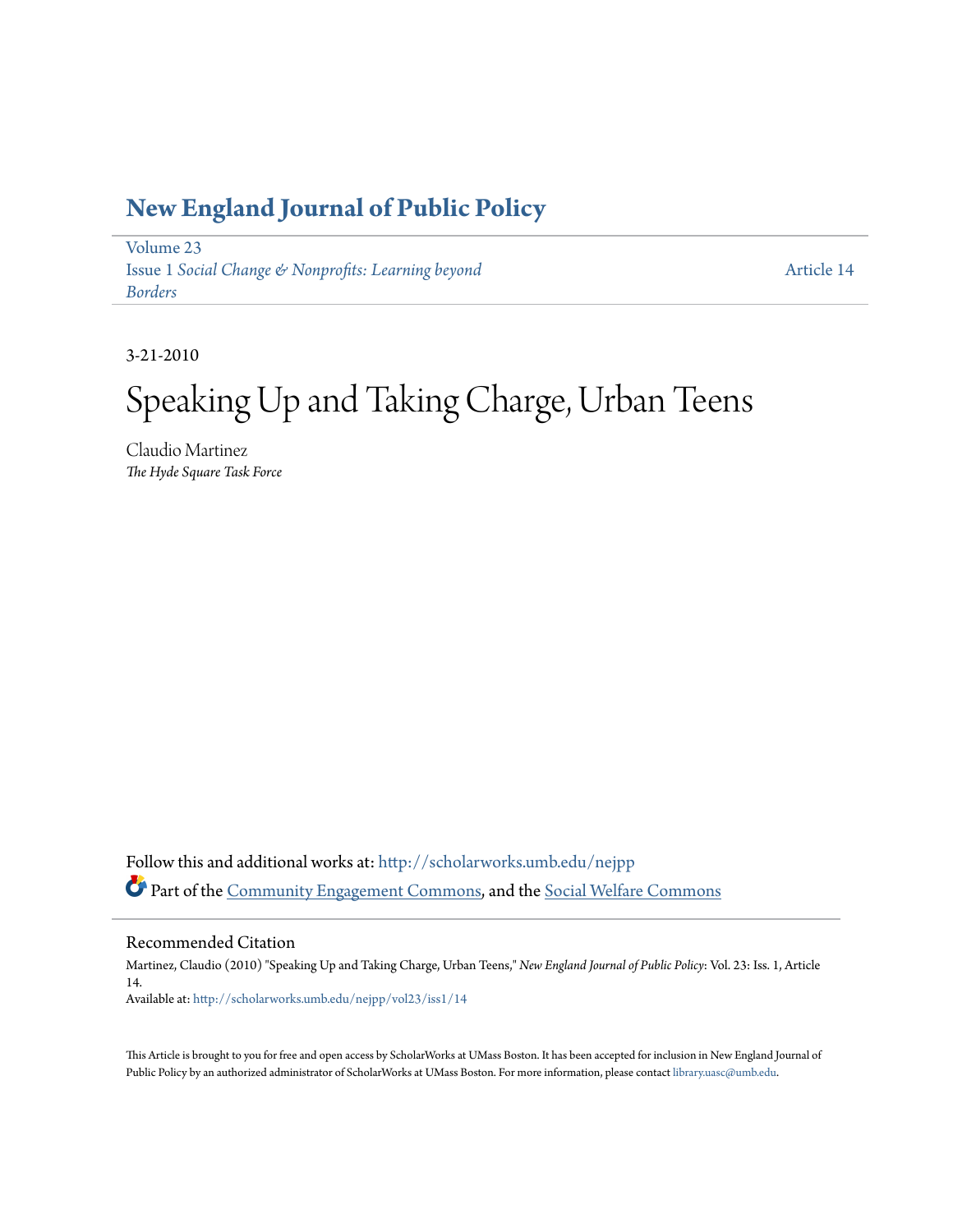## Speaking Up and Taking Charge, Urban Teens

#### *Claudio Martinez*

I<br>I t takes sixteen-year-old Marisol ten minutes to walk from her summer job at one of Boston's youth development agencies to the Jackson Square train station in the late afternoon. As she makes her way through the predominantly Latino neighborhood where reggaeton, bachata, and merengue rhythms pulsate out of Toyotas and Hondas, she is beeped at, whistled at, followed, peppered with obscenities, and sometimes even touched by males who congregate in large groups on the busy urban corners. In survival mode, Marisol puts her head down, crisscrosses the street when necessary, and ploughs forward.

The next day at lunch, Marisol discusses her experience on the street with other female teens who share similar stories. Adult youth workers join in the conversation, as do some male teens who are empathetic to the girls' plight. After several days of discussion, the girls hatch a plan. With adult support, they design, write, and print bilingual cards that articulate how they feel when they are harassed by the males. They explain that they have a right to wear summer clothes without receiving accusations of being provocative. They describe the difference between an insult or threat, which they despise, and a compliment that they may welcome. The girls don't view the males on the street as the enemy, but as a group that needs to be educated, that needs to have their consciousness raised.

Within a few days, the girls hit the streets in groups of four, hand out the cards to hundreds of males and engage in discussions. For the most part the males are receptive and willing to listen. A week later, the girls perform street theatre during rush hour in front of several hundred onlookers, as they continue to try to get across

*Claudio Martinez has served as the executive director of The Hyde Square Task Force since 1998. He has served as an advisor to several governmental, nonprofit, and transnational initiatives including Boston Housing Authority's Monitoring Committee, Boston University Institute of Nonprofit Management and Leadership, and the Boston–Haifa Learning Exchange. As a community organizer, neighborhood activist, and parent, Claudio has been involved in Boston school reform. He served as cochair of the Boston Parent Organizing Network and as a board member of the Latino After School Initiative and the Boston Schoolyard Initiative. He sits on the Board of Directors of The Boston Foundation, the Nellie Mae Education Foundation, and Boston After School and Beyond. He is a member of the inaugural class of the Barr Foundation Fellows Program. In 2008, he was appointed by Mayor Menino to the Boston School Committee.*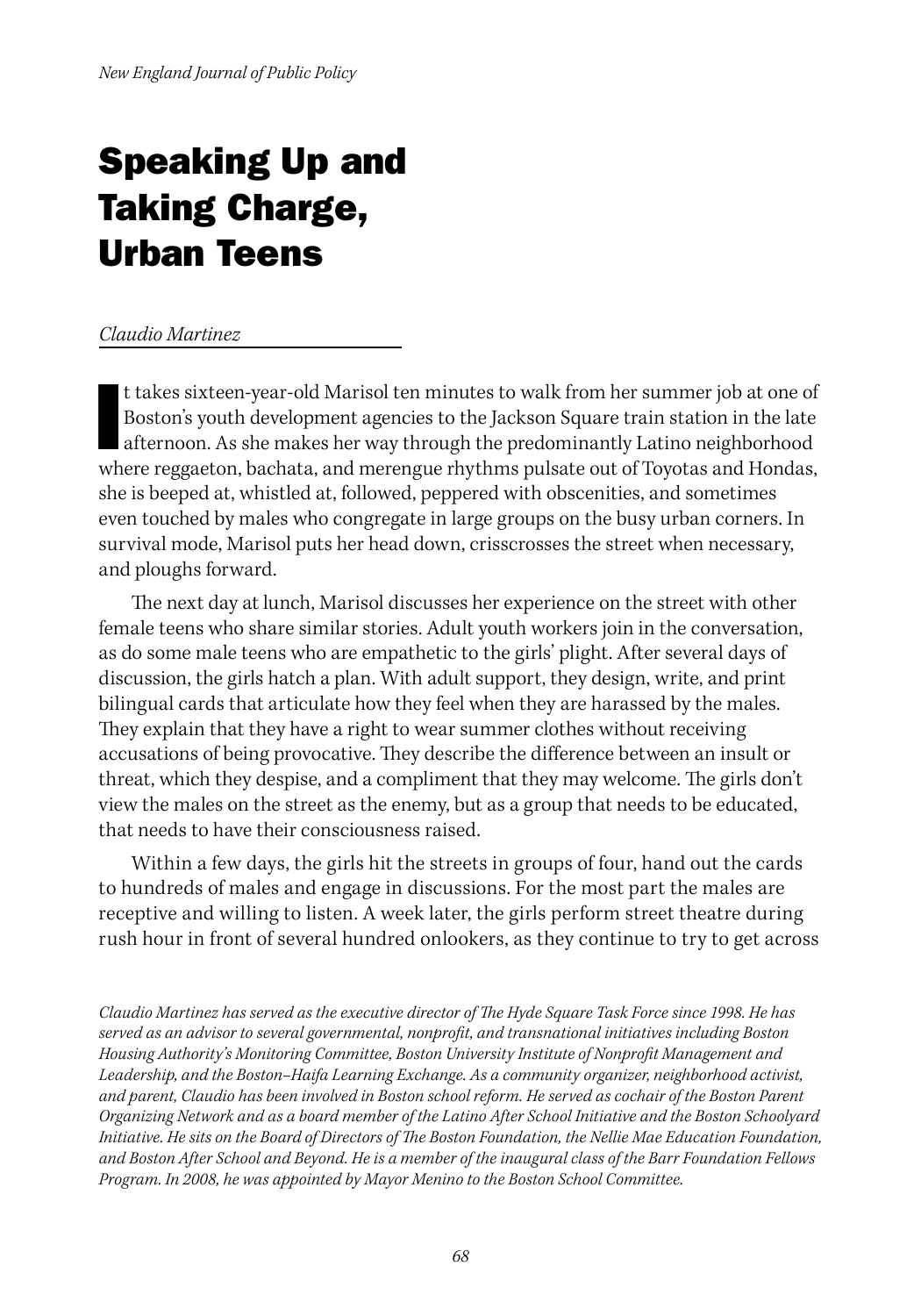their message. The girls then connect with a sociologist at a local university and design and implement a survey of their peers in Boston's high schools. The findings of this exercise reveal that over 80 percent of the girls surveyed have been repeatedly harassed at school. Over 40 percent report having been cornered and touched in an unwanted manner. A *Boston Globe* reporter hears about the girls' efforts and writes a full feature article. Top officials from the Boston Public Schools and the Mayor's office meet with the girls to design a system-wide strategy to address the problem. The girls receive inquiries and encouragement from girls' and women's groups across the country.

The above description of an authentic youth-led organizing effort is a model of social change that has developed at the Hyde Square Task Force (HSTF) over the past decade in our work with urban youth. We believe that members of this segment of the population are critical change agents, those with the potential to have a major impact on the future cultural and political development of our society.<sup>1</sup>

#### Changing Demographics

According to the Population Reference Bureau, racial and ethnic minorities, currently accounting for one-third of the U.S. population, are projected to reach 50 percent by 2050; this trend may largely be explained by increasing immigration and high fertility rates.2 By 2050, Latino youth are expected to comprise 29 percent of the U.S. youth population.3 According to the U.S. Dept. of Commerce the population of the U.S. is projected to grow from 263 million in 1995 to 394 million in 2050 and the minority population will account for nearly 90 percent of this increase.<sup>4</sup> According to the Urban Institute, in 1990 there were 8.3 million children with immigrant parents in the U.S. and in 2007 that number rose to 16.4 million. Children of immigrants contributed 77 percent of the increase of the number of U.S. children between 1990 and 2007.<sup>5</sup>

A large number of these youth are concentrated in U.S. cities. Will these urban youth become productive members of American society? Will they bring new positive energy and unique cultural perspectives to our country's institutions and perhaps even change these institutions? Will these youth play a role in the development of a new America? Will they grow into adults who will have a voice within a democratic society?

Many U.S. citizens view youth of color with a xenophobic attitude, hoping that they will continue to be contained within urban areas, and some suburban enclaves, so that mainstream America can remain "uncontaminated." We suggest that at this unique time in our nation's history these youth can play leadership roles in a transformation of our society. We believe that these teens have the capacity to join in the construction of a new society that doesn't fear diversity and change, but rather embraces them as a positive source of strength, grounded in an emerging culture.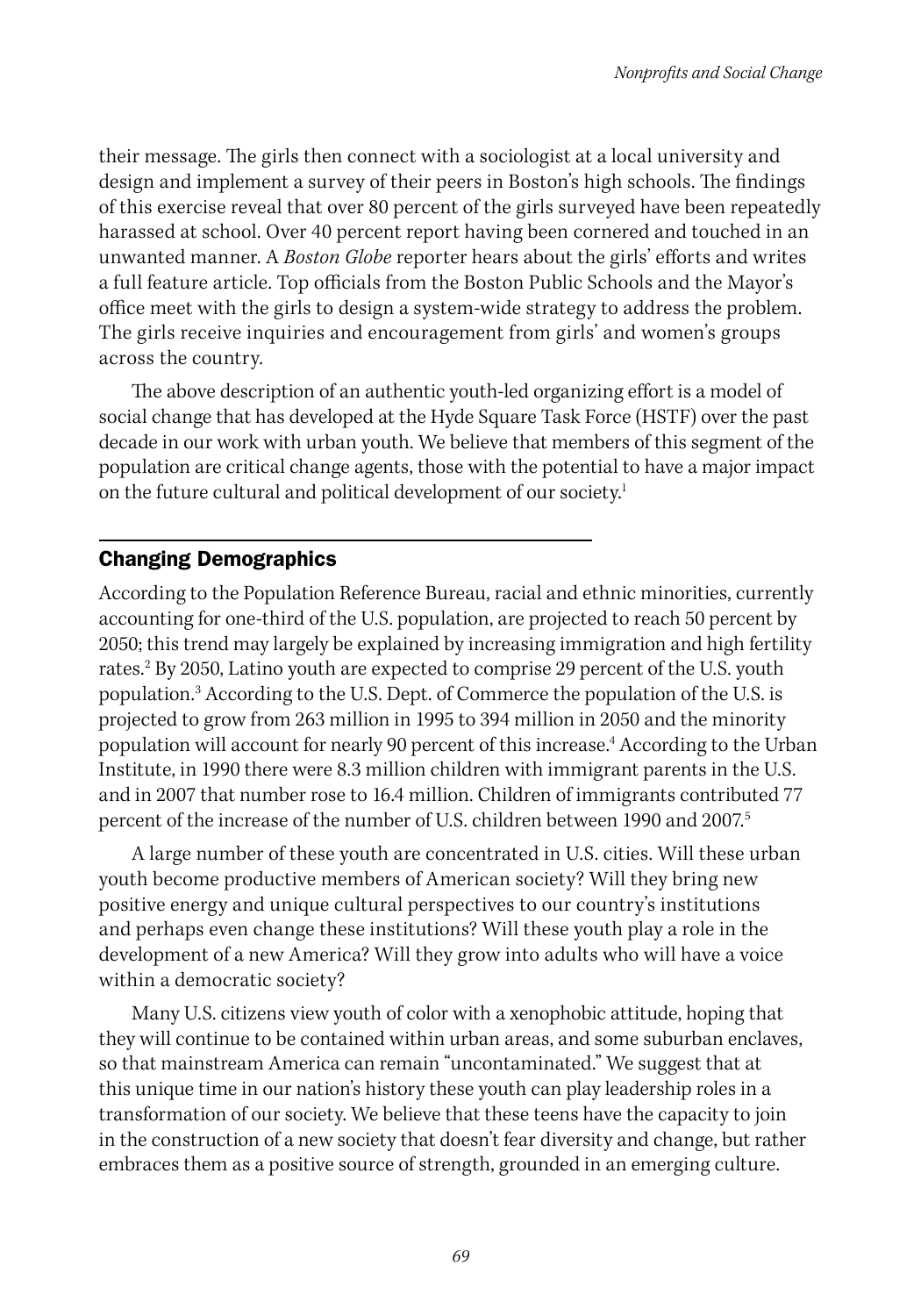#### The Youth Community Development (YCD) Model

The HSTF has adopted a youth community development (YCD) model, a relatively new approach to teen programming that builds upon the prevention and youth development models that have evolved over the past several decades. In a prevention model, the teen population is perceived as a problem that needs to be addressed for the betterment of the overall society. Programs are set up to "keep the kids busy" and "off the streets" until they reach the safer confines of young adulthood.

The next stage of teen programming — youth development — views teens as assets in the community. In a youth-development model teens develop their academic, social, cultural, creative, and life skills so that they can reach personal goals and develop a lifelong commitment to service in their community. We expect that teens will experience the intrinsic rewards that are gained through serving others. A fundamental belief of the youth-development model is that when youth are fully engaged and play an active role in their community, they are able to make better decisions about their lives, have a sense of responsibility for their actions, perform better in school, have high self-esteem, and have more options in choosing a college. Youth can play a role in influencing their community's capacity and, in doing so, they enhance their own capacities.

A model of youth-community development maintains the elements of the prevention and youth-development models and goes a step further. The YCD model rests on the philosophy that we must develop comprehensive and seamless community-wide efforts that promote positive youth development for all youth, not only the youth involved in our programs. Those engaged in youth community development realize that organizations serving youth cannot do this work alone. We understand that it is our role to mobilize the community, so that all sectors of society are involved in providing opportunities for the transformation of youth. In the YCD model, youth development should be imbedded within the consciousness of the entire community so that an ecology that supports and understands youth development is created and maintained. In the YCD model, youth develop the skills so they can take the lead in this mobilization effort. Youth are viewed as valuable change agents, pushing all of us toward a more humanitarian and egalitarian society that has a vision for youth and is willing to invest sufficient resources to support the human development of young people.

In order to engage at the YCD level, youth must examine all of the social, economic, and political forces acting on themselves, their families, and communities. The youth take the lead in challenging the levels of inequality that leave many urban minority communities impoverished and isolated. The youth are supported by caring adults who work with them to develop strategy and implement political action. In this process, teens learn the rules of political engagement in this society but they also develop the awareness that they can be a historical force for creating a new exciting,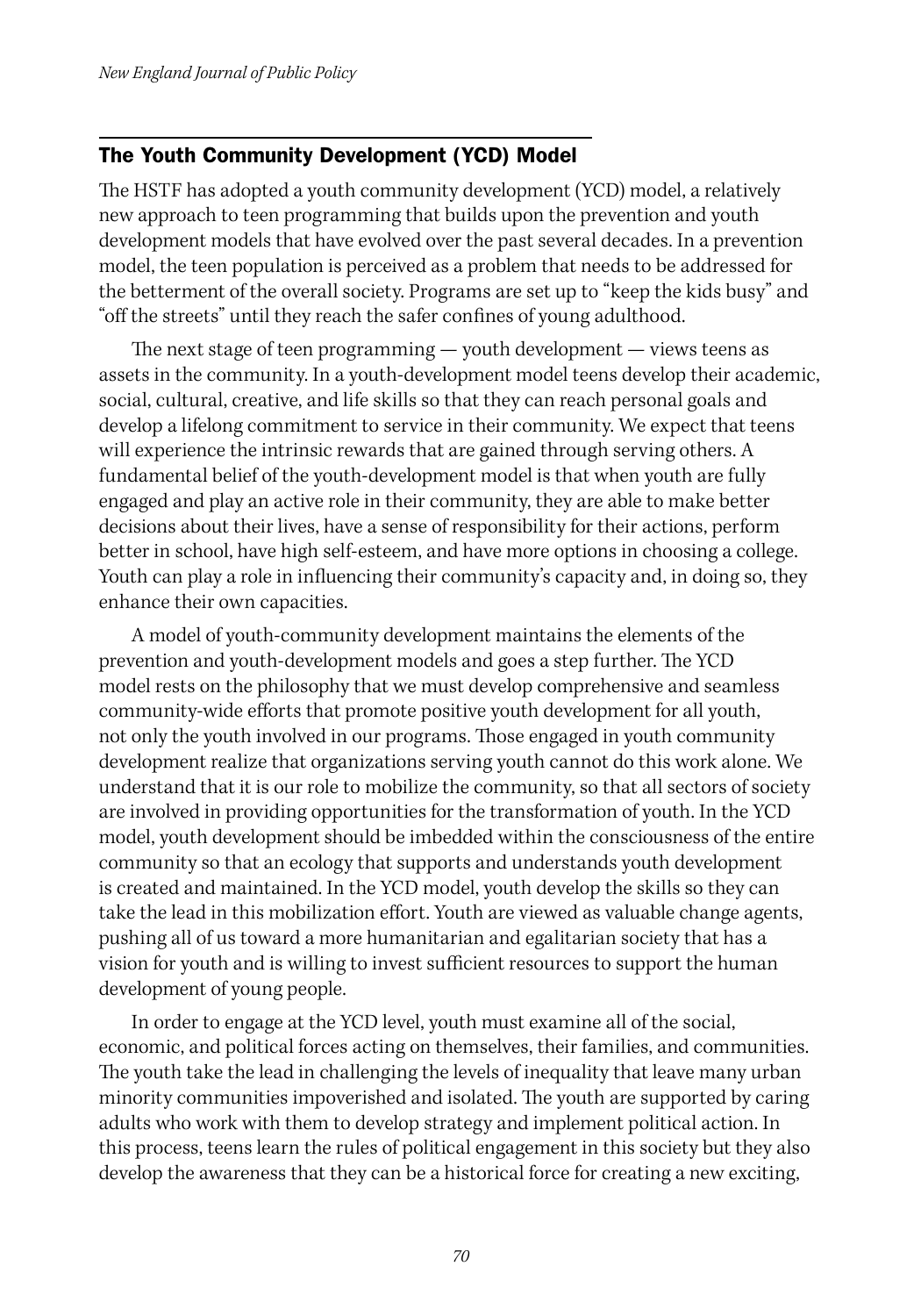diverse society with new rules of engagement. Through these activities, teens create a new consciousness, build a sense of personal efficacy, and develop a belief that social change is possible. In the youth community development model we not only prepare youth for the future; we believe youth should play a critical role in creating a new future for themselves and their community.

#### The YCD Model in Action

A quick look at the Hyde Square Task Force's *Ritmo en Acción* cultural dance program for teens demonstrates the evolution from a prevention model to a YCD model.

- **•** Utilizing prevention strategies, dance classes are offered to teens to keep them off the streets and engaged in positive activities. Along with the dance classes a whole array of services is also offered: college prep, counseling, tutoring, and enrichment activities.
- **•** Utilizing youth development strategies, the teen dancers are offered all of the above-mentioned services but are also viewed as assets in the community. Therefore, the teens not only practice and perform dance, but they also are trained to teach peers and younger children to dance. They serve the community during after-school hours and set up a business where they provide high-quality, low-cost workshops in Latin and Hip-Hop dance.
- **•** In the YCD model the teens also advocate for more dance programs across the city. They mobilize other youth, health professionals, parents, educators, cultural workers, political leaders, and advocate that dance be integrated into the school day in the Boston Public Schools. They conduct research and undertake power analyses to understand where there are resources for these programs, and who has the power to shift those resources. The teens challenge the status quo and take the lead as cultural and political advocates for themselves and all youth in the city.

Utilizing the dynamic urban setting as an asset, the HSTF model builds on the best practices of youth community development by creating teams of teens that engage in a wide variety of meaningful and exciting community-based projects. Each team of teens undergoes extensive leadership training and then expands its positive influence by reaching out and engaging hundreds of their peers, younger children, and adults. As teens develop the consciousness that they can change the world around them, they simultaneously develop the consciousness that they can change themselves — that they can take control of their lives — that they can define themselves and their role in society — that they can find meaning and purpose. Teens begin to develop their own personal philosophies: their basic beliefs, values, attitudes, and assumptions, which explain, shape, and reflect their view of themselves and their surroundings. This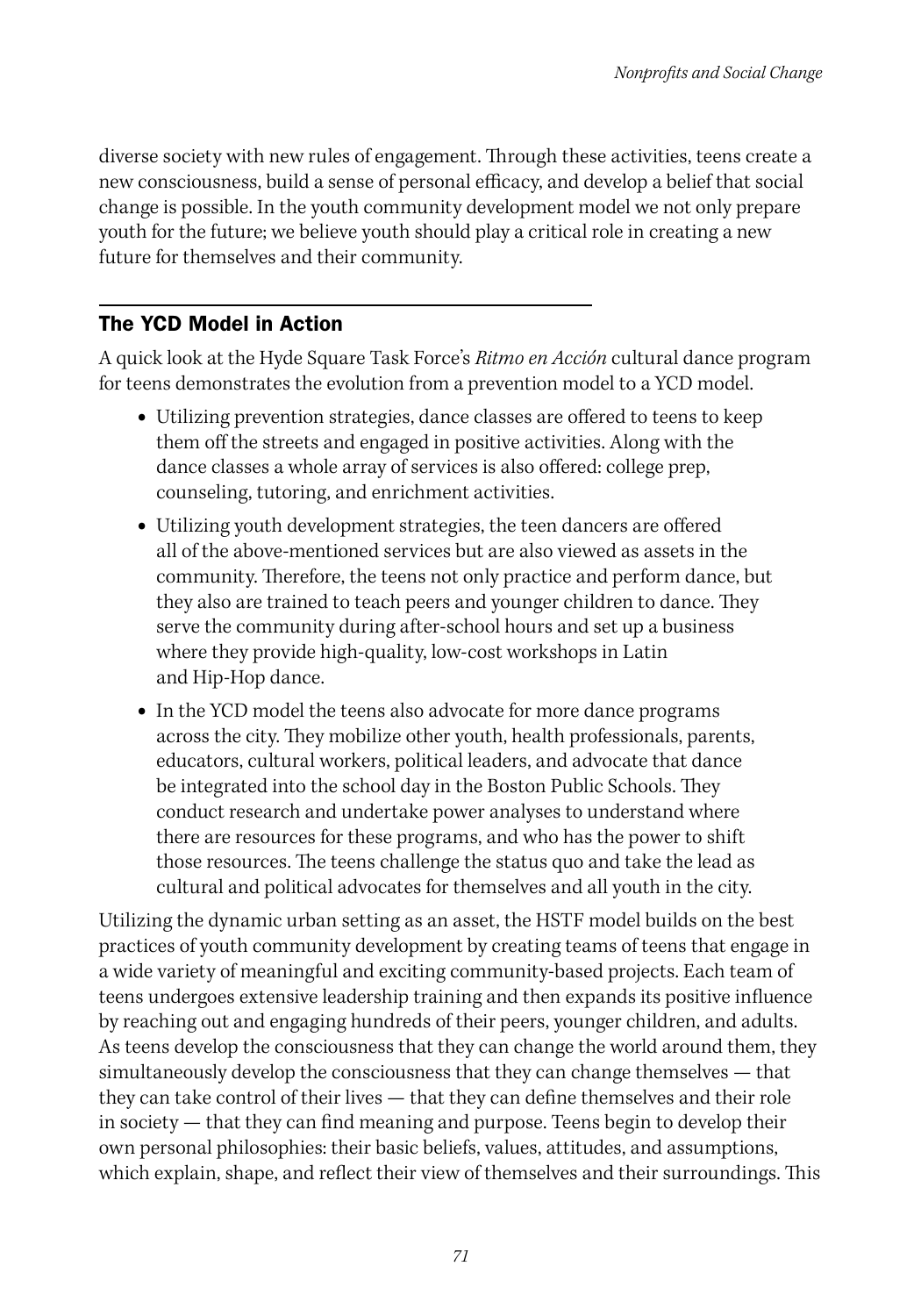personal philosophy will guide their lives and help them make sense of the complex world in which they move.

Using this model, groups of youth have taken on a multitude of projects over the past decade. They led a community-wide mobilization to prevent a K-Mart from being built on several acres of publicly owned land in the neighborhood. The teens practiced a home-grown version of self-determination by defending the dozens of local small business owners against the corporate chain. Through marches, protests, and by turning out in the hundreds for community meetings, the youth convinced the Boston Redevelopment Authority and the Mayor of Boston to instead build a \$220 million community-friendly urban development consisting of a youth and family center, recreational facilities, affordable housing, and locally owned businesses. Youth have written and published books for their peers and young children on health and nutrition issues. They have produced a documentary film on violence that has been shown on local cable television and is used as a tool in schools, churches, and living rooms to talk about this issue. They successfully lobbied for the right of youth aged 16 to 17 to both vote and run as candidates for the Jamaica Plain Neighborhood Council, and they have elected over ten of their peers to this decision-making body. Recently, a group of youth successfully lobbied for a Civics in Action course to be taught in Boston public high schools. Not only has the course since been piloted in four high schools, with plans to go city wide, but teens have also worked with professionals to write the curriculum.

After realizing that electoral politics is a major factor in determining the amount of power they have, the youth work each year on voter registration, voter education and voter turnout. In the past decade they have transformed the predominantly minority and immigrant precincts in Hyde/Jackson Square voting precincts from one of the lowest turnout areas to one of the City of Boston's highest turnout areas. The youth have used this growing electoral power to successfully lobby for millions of dollars in renovations to public parks. They have also used their clout by making frequent trips to the Massachusetts State House, where they have been credited with adding millions of dollars to the state budget for violence prevention and youth jobs programs.

The goal of the Hyde Square Task Force is not only to make political change, but also to create opportunities for youth to develop and express their dynamic and evolving urban culture — a culture that embraces diversity and change, a culture of justified anger, a culture of love, authenticity, and hope. Therefore, we consciously integrate the arts into the organizing campaigns and actions. In the summertime our youth organize outdoor concerts and cultural events that attract thousands of young people and local residents. There, the youth build and educate their political base through spoken word, theater, comedy, original rap and music, and dance. They design and paint murals throughout the community to stake a claim and advocate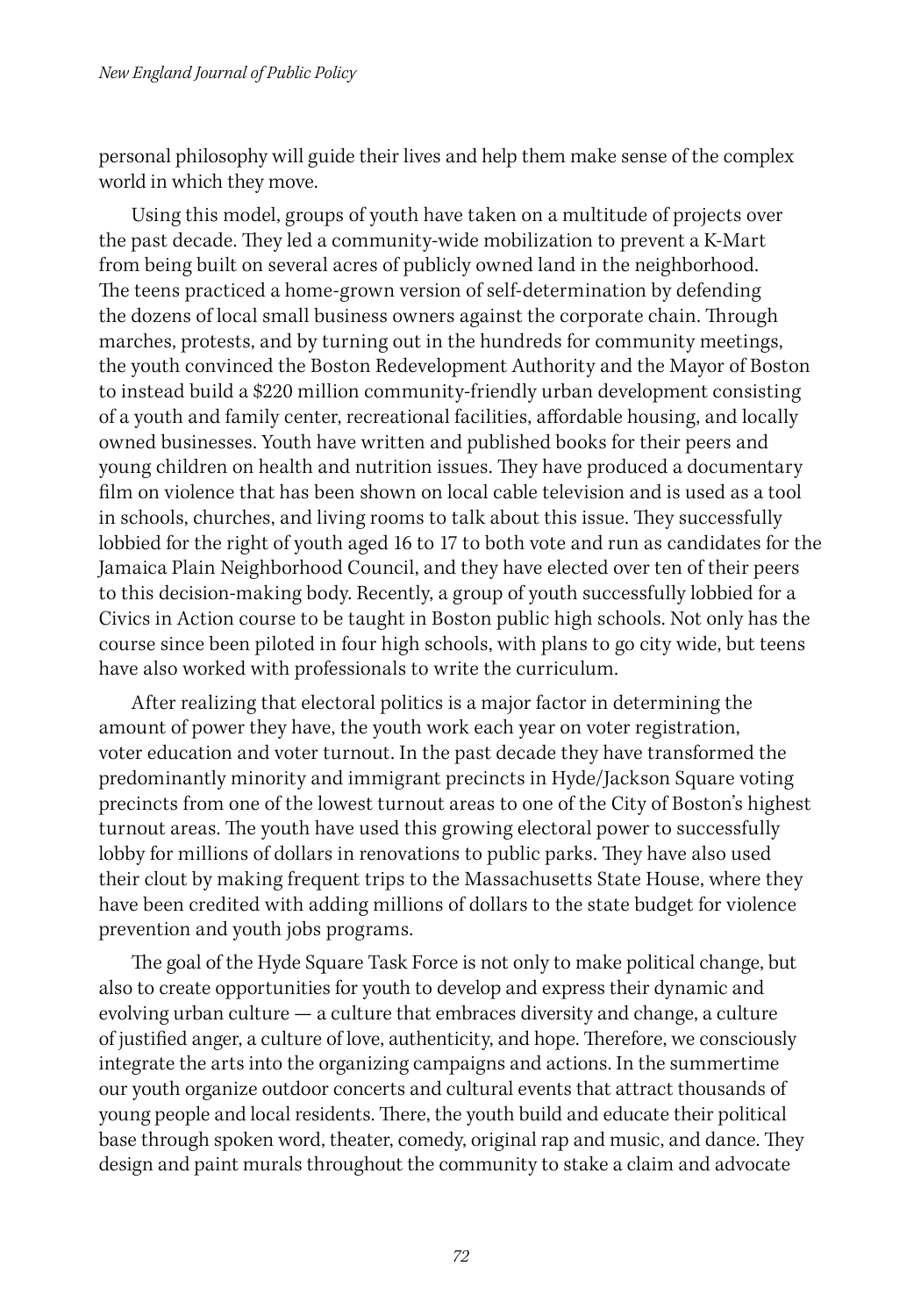for themselves. As the youth create social change and the foundation for a new democratic society, they are also creating new cultural forms and patterns that are representative of the "new" America. We encourage youth to work to create change through our daily interactions with each other, through exploring new ways to relate to and support each other.

What is most exciting about this work is that we never know when or how future organizing campaigns will emerge. In recent months, our youth have reported that they have been pushed, shouted at, insulted, and generally disrespected by the Transit Police as they travel to and from school on public transportation. Diving into meaningful action, they have devised a multilevel strategy that includes the creation of a Civilian Review Board and a new training program for police officers in how to communicate with and positively engage youth. In the coming months, these police officers and their supervisors, as well as local elected officials, should expect to be sitting down at a conference table with our youth to address these issues.

#### Reflection, Transnational Learning Exchanges, and Hope

The model that has developed at the Hyde Square Task Force has come about through constant dialogue, reflection, and change. Our learning organization has been energized through regular transnational learning exchanges with individuals and groups that are engaged in social justice initiatives around the globe. Staff, board, and youth have had opportunities to both travel and welcome a wide variety of community development practitioners from all continents. We have also engaged interns from Ireland, worked on arts projects with South African women, and hosted colleagues from Israel, Dominican Republic, Haiti, and Colombia.

Our long-term relationships with the Boston–Haifa Learning Exchange as well as the Barr Foundation Fellowship have given HSTF a unique opportunity to expand our "glocal" (global/local) knowledge and strengthen our relationships and networks in Boston and internationally at the same time.

Through these exchanges we not only gather ideas and best practices, but also develop the consciousness that indeed there is an international movement for social justice. Knowing that there are sister organizations spread across the globe is immensely comforting and provides a deep sense of hope. And it is this hope and inspiration that fuels our youth with the power to create authentic, compassionate change at an urgent and ripe time in our global history.

 $\infty$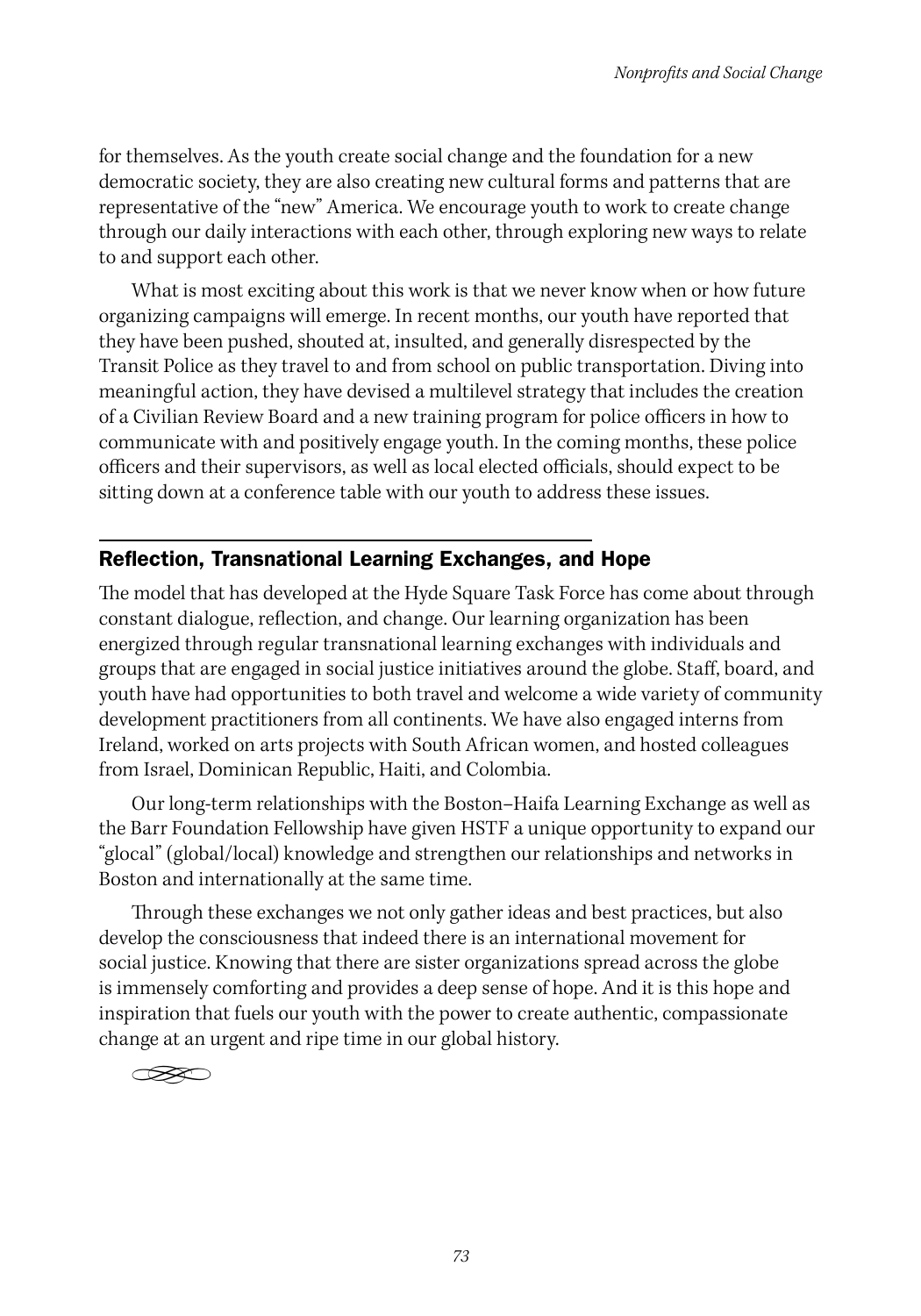## **Notes**

- 1. Francisco Villarruel, Daniel Perkins, Lynne Borden, eds., *Community Youth Development: Programs, Policies, and Practices* (Thousand Oaks, CA: Sage Publications, 2003).
- 2. Kelvin Pollard and Mark Mather, "10% of U.S. Counties Now 'Majority-Minority,'" Population Reference Bureau, 2008. http://www.prb.org/Articles/2008/majority-minority.aspx
- 3. "Fact Sheet on Latino Youth: Population," Institute for Health Policy Studies, University of California, San Francisco. November, 2002. http://bixbycenter.ucsf.edu/publications/ files/LatinoYouth\_Population\_2002.pdf
- 4. "The Emerging Minority Marketplace," U.S. Department of Commerce, September, 2000. http://permanent.access.gpo.gov/lps70698/mbdacolor.pdf
- 5. "Children of Immigrants: Immigration Trends," Fact Sheet No. 1. The Urban Institute, October 2009.